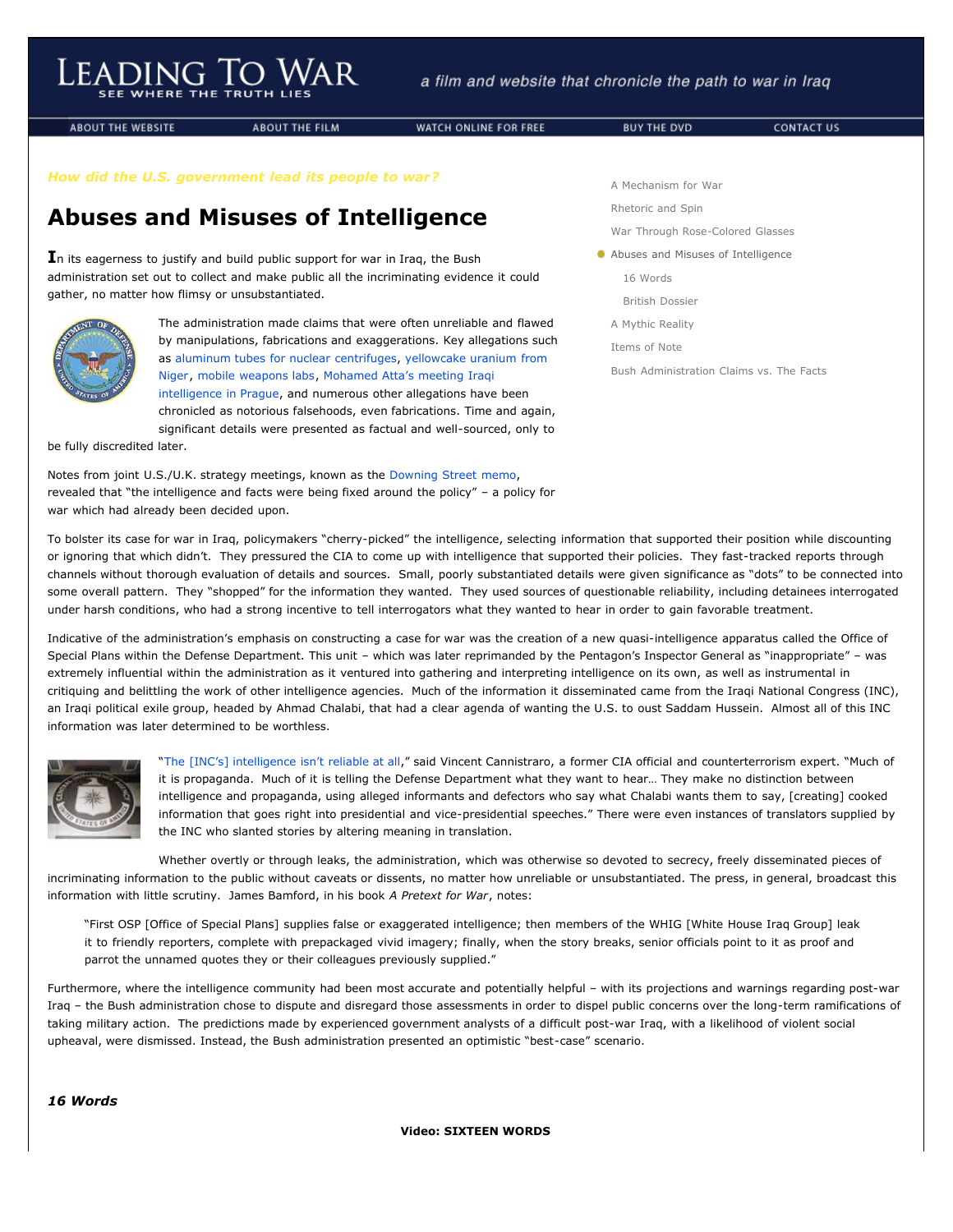## *"The British government has learned that Saddam Hussein recently sought significant quantities of uranium from Africa."*

These notable 16 words were part of President Bush's State of the Union speech on January 28, 2003. Yet 10 months earlier, in March 2002, the CIA knew that this claim (that Hussein had sought to purchase uranium from Africa) was most likely false, and by October 2002 had issued an assessment stating that "[the evidence is weak" and that "the Africa story is overblown.](http://www.leadingtowar.com/claims_facts_yellowcake.php)"

Draft seven of a presidential speech to be delivered on October 7, 2002 in Cincinnati, Ohio contained the line, "and the [Iraqi] regime has been caught attempting to purchase substantial amounts of uranium oxide from sources in Africa." CIA director George Tenet himself removed this language from the speech, and faxed a statement to the White House stating that: 1) the evidence was weak, as one of the mines cited had long been flooded and the other was controlled by French authorities; 2) Iraq already had its own stock of uranium, so it made no sense for them to go through great efforts to acquire it secretly; and 3) the CIA had already shared points one and two with Congress.

Nevertheless, only than 4 months later, this false uranium claim made its way back into President Bush's State of the Union speech. Since U.S. intelligence agencies would not confirm this claim – and because Bush was so intent on citing this information – Bush attributed the intelligence to the British government ('The British government has learned') as a way of lending legitimacy to his claim. And "if anyone did have any concerns about the truth of the charge itself, attributing it to the British report would give them cover: we're not saying it's true; the British are." (*Hubris*, p. 170, by Michael Isikoff and David Corn)

Only one week later, after privately expressing serious doubts about this claim, Colin Powell conspicuously removed any reference to it in his speech to the United Nations on February 5, 2003.

It is now universally recognized that the documents which formed the basis for this claim were forgeries – containing "flaws in the letterhead, forged signatures, misspelled words, incorrect titles for individuals and government entities…" (report from the Commission on the Intelligence Capabilities of the U.S. Regarding Weapons of Mass Destruction - known as the [Silberman-Robb Commission](http://www.leadingtowar.com/PDFsources_abuses_misuses/2_Commission.pdf)) On July 11, 2003, Tenet released a statement saying, "These 16 words should have never been included in the text written for the president."

## *British Dossier*

In Colin Powell's speech to the United Nations on February 5, 2003, he said:

"...Every statement I make today is backed up by sources, solid sources. These are not assertions... I would call my colleagues' attention to the fine paper that the United Kingdom distributed yesterday, which describes in exquisite detail Iraqi deception activities..."



It was widely reported on February 7, 2003 that this "fine paper," a 19-page British government dossier entitled *Iraq: Its Infrastructure of Concealment, Deception and Intimidation*, plagiarized an article in the *Middle East Review of International Affairs* by Ibrahim al-Marashi. Major portions (pages 6-16) of the dossier were copied directly from al-Marashi's article, and even contained his grammatical errors and typographical mistakes.

Furthermore, in his original article, al-Marashi **cited the information as being 12 years old**; however, the British dossier did not acknowledge this essential fact, presenting the information on Iraq as though it were current.

Two days later, on February 9, 2003, Colin Powell appeared on *Meet the Press:*